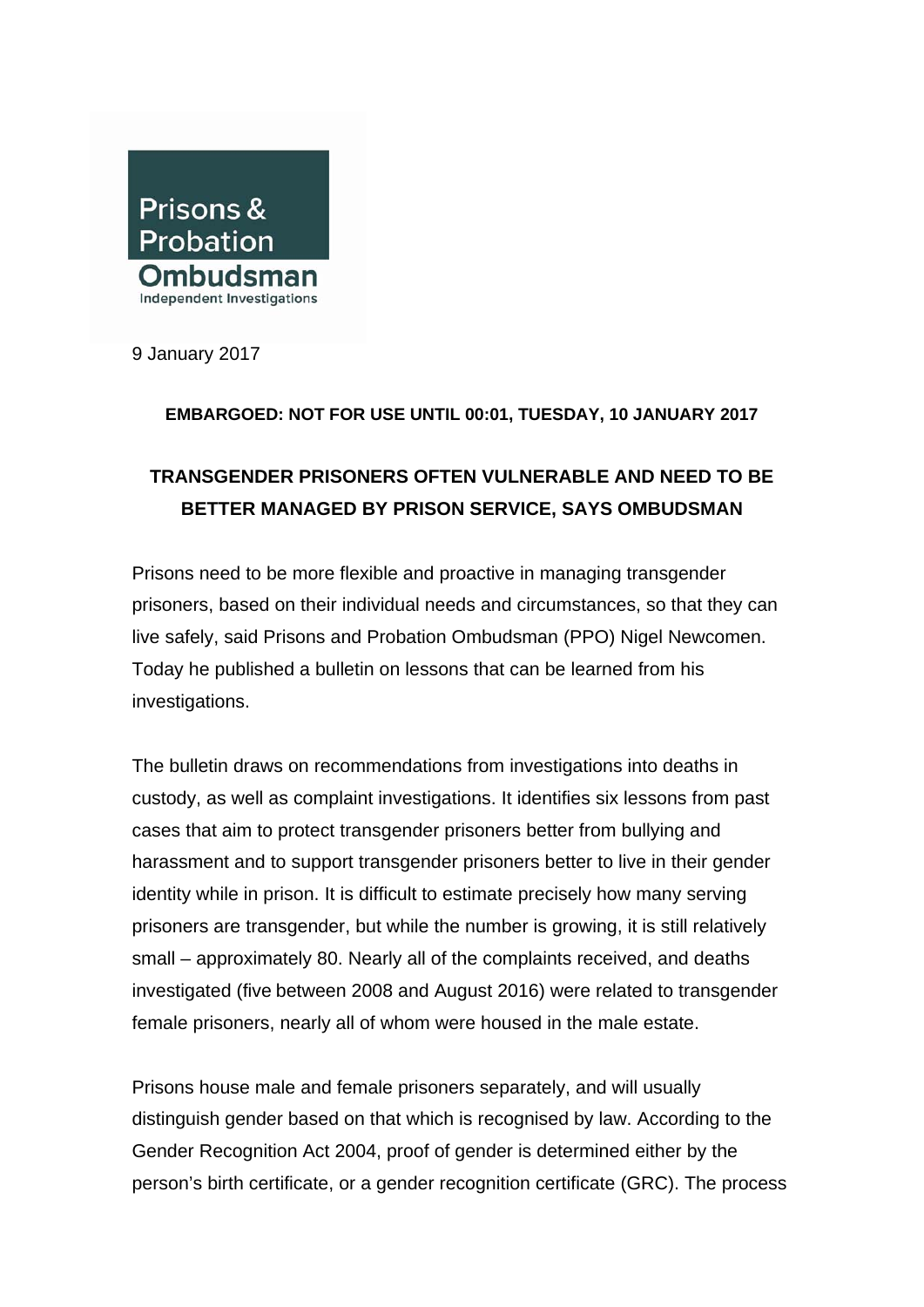for obtaining a GRC is complex. Because of the process and the cost involved, because of the symbolism, or because it can have implications for existing marriages, many transgender people choose not to obtain a certificate. Most transgender prisoners are, at least upon first arrival in prison, housed according to the gender they were assigned at birth.

The regulations that guide the care and management of transgender prisoners in England and Wales are found in a Prison Service Instruction (PSI), issued in November 2016. Many of the lessons outlined, and many of the recommendations previously made by the PPO, are reflected in the new PSI.

Previous research has shown there is a greater prevalence of mental health concerns and risk of suicide in the transgender population. When a person enters prison, they leave behind what support they had in the community. The prison environment can be particularly difficult for transgender prisoners, exacerbating existing vulnerabilities.

The bulletin highlights the need for:

- evaluating the location of a transgender prisoner based on an individual assessment of their needs and considering the possibility of them residing in the estate of their acquired gender;
- all relevant people involved in a transgender prisoner's care attending ACCT case reviews (for those deemed at risk of suicide or self-harm);
- meaningfully investigating all allegations of transphobic bullying and harassment and taking steps taken to challenge and prevent it;
- personal officers having regular, meaningful contact with transgender prisoners, staff being aware of their vulnerabilities and challenging inappropriate behaviour;
- local policies to be in line with national guidance and not imposing unfair additional restrictions; and
- reasonable adjustments being made for transgender prisoners to help them to live in their gender role.